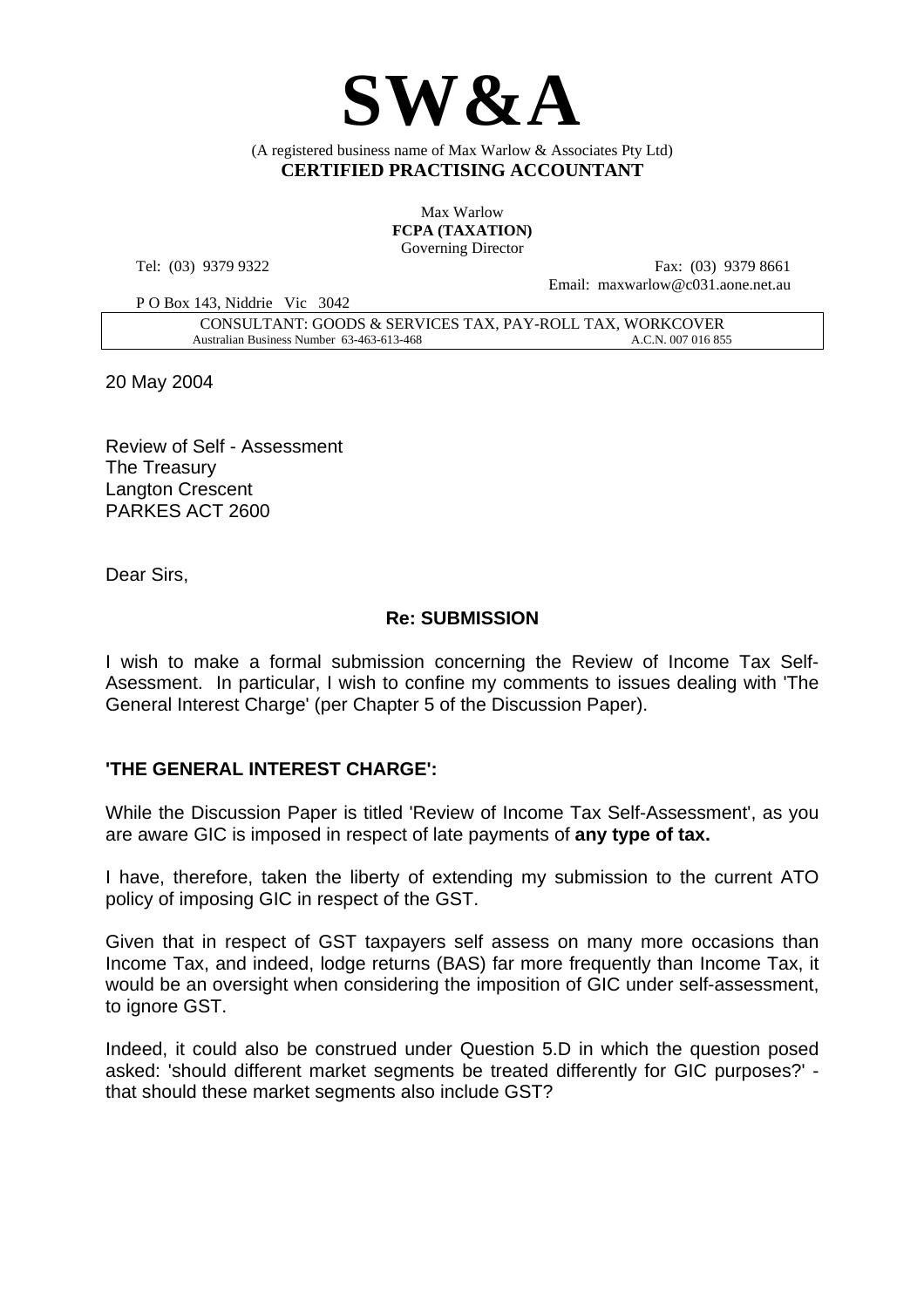$\overline{a}$ 

With due respect, one of the reasons there currently exists problems with the ATO's Receivables Policy and the imposition of GIC is, with one exception - GST Wash Transactions - it fails to distinguish GST from any other tax, and yet, there are many more circumstances under self-assessment which apply to GST than any other tax.

## **PROBLEMS ASSOCIATED WITH GST AND GIC:**

The GST Legislation is far from perfect, many different interpretations in areas such as property transactions and margin scheme, exports, sales of going concerns etc., do occur.

These different views often result in assessments being raised by the ATO. Furthermore, strict record keeping requirements such as tax invoices, and their contents also cause assessments to be issued.

Often, poor or incomplete documentation is able to be corrected by the taxpayer and as a consequence, previously disallowed input tax credits are subsequently reclaimed. This means there is in fact no actual GST recovered by the ATO!

Consider the following two **actual** examples (real situations where GIC has been imposed).

1. A business in an isolated rural location, entered into a recipient created tax invoice agreement with various suppliers (farmers). This allowed the business to issue recipient created tax invoices (RCTI's).

Unfortunately due to a computer software glitch, when issuing the RCTI's, the software failed to 'merge' the suppliers ABN onto the RCTI. When this error was discovered by the ATO's GST Auditors, despite the fact **all** the ABN's were held electronically by the taxpayer, assessments for amended BAS were issued by the ATO totalling \$3.7m. In otherwords, the original input tax credits claimed were disallowed.

The taxpayer immediately obtained corrected tax invoices and lodged its next BAS with a claim for \$3.7m credit. No cheques for the assessments were ever written to the ATO and no administrative penalty was imposed.

Despite this, GIC totalling \$1.1m was imposed. Furthermore, because the ATO's GST Wash Transaction policy only seems to apply to a supplier who does not charge GST, and the recipient could claim a full input tax credit - there was no GST Wash, GIC reduction. The ATO's view is this policy cannot apply to a recipient. only to a supplier!

In this example, there was no risk to ATO revenue, no actual GST recovered, no penalties imposed and yet \$1.1m of GIC was levied!